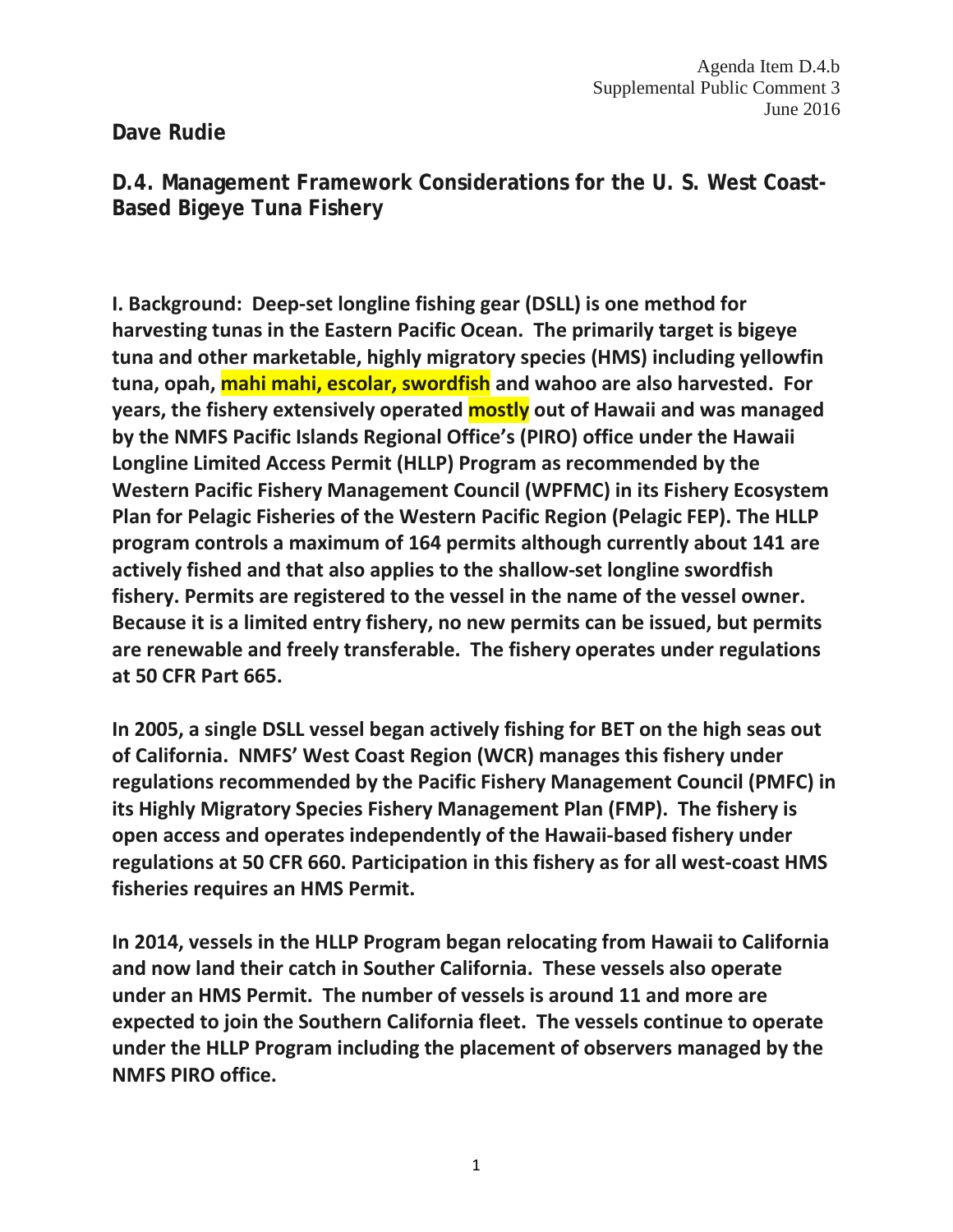**The Hawaii-based DSLL vessels fish for BET in the Western Central Pacific Ocean (WCPO) that is regulated by quotas set by the Western Central Pacific Ocean Fisheries Management Commission (WCPFC) and in the Eastern Pacific Ocean (EPO) by catch limits set for large DSLL vessels set by the Inter-American Tropical Tuna Commission (IATTC). Because it is not logistically feasible, California-based, DSLL vessels only fish in the EPO and generally fish east of 140◦ W and north of 12◦ N. About 4 of these vessels exceed the 24 m threshold as do about 32 Hawaii-based vessels. Quotas and catch limits are reset at the beginning of the year in each commission, respectively.**

**NMFS PIRO authorizes the Hawaii DSLL fishery for endangered species interactions based on its determinations in a September 19, 2014, Biological Opinion (2014 Deep-set BiOp). The action area covered in the BiOp is the footprint of each longline set in the EEZ and on the high seas during fishing and the area within 100 meters around each vessel while in transit. This operating area generally includes the EEZ around Hawaii and the high seas areas between 135° W and 180° W longitude and from 5° S to 40° N latitude. This fishery is observed at approximately a 20% level. The Biop's Incidental Take Statement covers humpback whales, sperm whales, MHI insular false killer whale DPS,pelagic stock false killer whales inside the EEZ around the MHI, the stock of false killer whales around Palmyra Is., North Pacific loggerhead DPS, leatherback sea turtles, olive ridley sea turtles, green sea turtles, and the Indo-west Pacific scalloped hammerhead DPS.**

**NMFS WCR authorizes the DSLL fishery for endangered species interactions under the HMS FMP based on its determinations in an April 8, 2011, Biological Opinion (2011 West Coast DSL BiOp). The BiOp action area is the north Pacific, with the primary area of activity being outside the U.S. West Coast EEZ west to 140° W. longitude and from the equator to 35° N. Because of the three year term of the authorization, re-initiation of consultation on the BiOp is currently underway. This fishery is observed at 100% level although it is unknown whether the new BiOp will require this same or lesser level of coverage. The 2011 BiOp's Incidental Take Statement covers green, leatherback, loggerhead and olive ridley sea turtles.** 

**II. Issues: Because of the recent trends and changing fleet characteristics of the BET fishery between Hawaii and California, new issues have arisen for both fleets regarding the IATTC catch limit that management will need to address to ensure consistency with the 10 National Standards of the Magnuson-Stevens**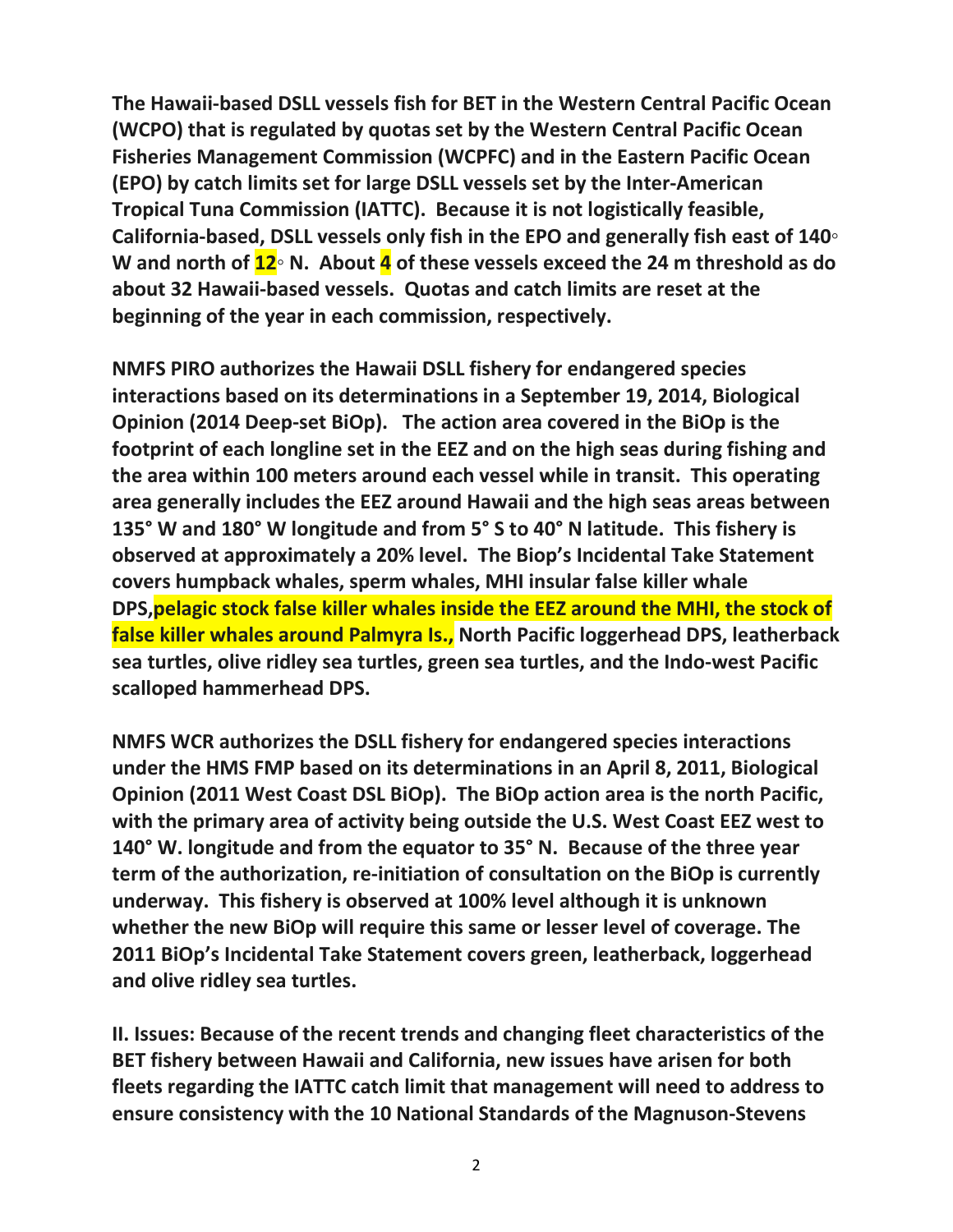**Act, including achieving equitable fishing opportunities, maintaining profitability, improving catch reporting, and preventing catch limits (or quotas) from being exceeded. Five issues are identified in this section.**

**1. Access: As mentioned, the California-based DSLL fleet is operating under both limited access under WPFMC's Pelagic FEP and open access under the PFMC's HMS FMP. Assuming that this fishery continues to grow on the west coast whether by an increase of more vessels transitioning from Hawaii or new openaccess entrants, NMFS and the Pacific Council will need to establish an acceptable number of vessels for limiting total longline fishing capacity in the EPO under the HMS FMP as well as allocating quotas or catch limits. The PFMC did adopt an HMS control date for all commercial and charter fisheries for HMS of March 9, 2000, in case a limited entry program was needed in the future. This control date will most likely need to be updated as the fisheries and participants have changed considerably in the last 16 years.** 

**2. Allocation: While Hawaii-based vessels have the option to fish for BET in both the WCPO and EPO, California-based vessels are logistically limited to fishing in the EPO. This can become problematic when Hawaii-based vessels reach their quota in the WCPO and shift fishing efforts to the EPO. For 2016, NMFS predicts that of the 3,554 mt quota, the WCPO fishery is forecasted to reach its limit on August 12 and there is an expectation that a good number of the Hawaii-based vessels will move into the EPO where the current catch limit is 500 mt for large LL vessels. This may become a reoccurring event as the WCPFC continues efforts to curtail fishing mortality on BET in the WCPO.**

**In terms of vessels greater than 24 meter, there is a disproportionate advantage to the Hawaii fleet relative to the California fleet. This imbalance has the potential to create a "race to the fish" situation at times when access to the WCPO is unavailable to Hawaii-based vessels. Alternatively, California based vessels could grab a larger portion of the catch limit at the beginning of the year while Hawaii-based vessels are still operating in the WCPO. Under either scenario, the fishing activity of one side can create a disadvantage to the other side but certainly with 32 large vessels, Hawaii-based vessels has a greater opportunity to catch a greater share of the 500 mt. This race or competition for the same resource could also lead to increasing the risk of exceeding IATTC set catch limits. Without a doubt, this scenario of large LL vessels becomes moot and even more contentious between the two fleets should the 24 m rule be eliminated by the IATTC.**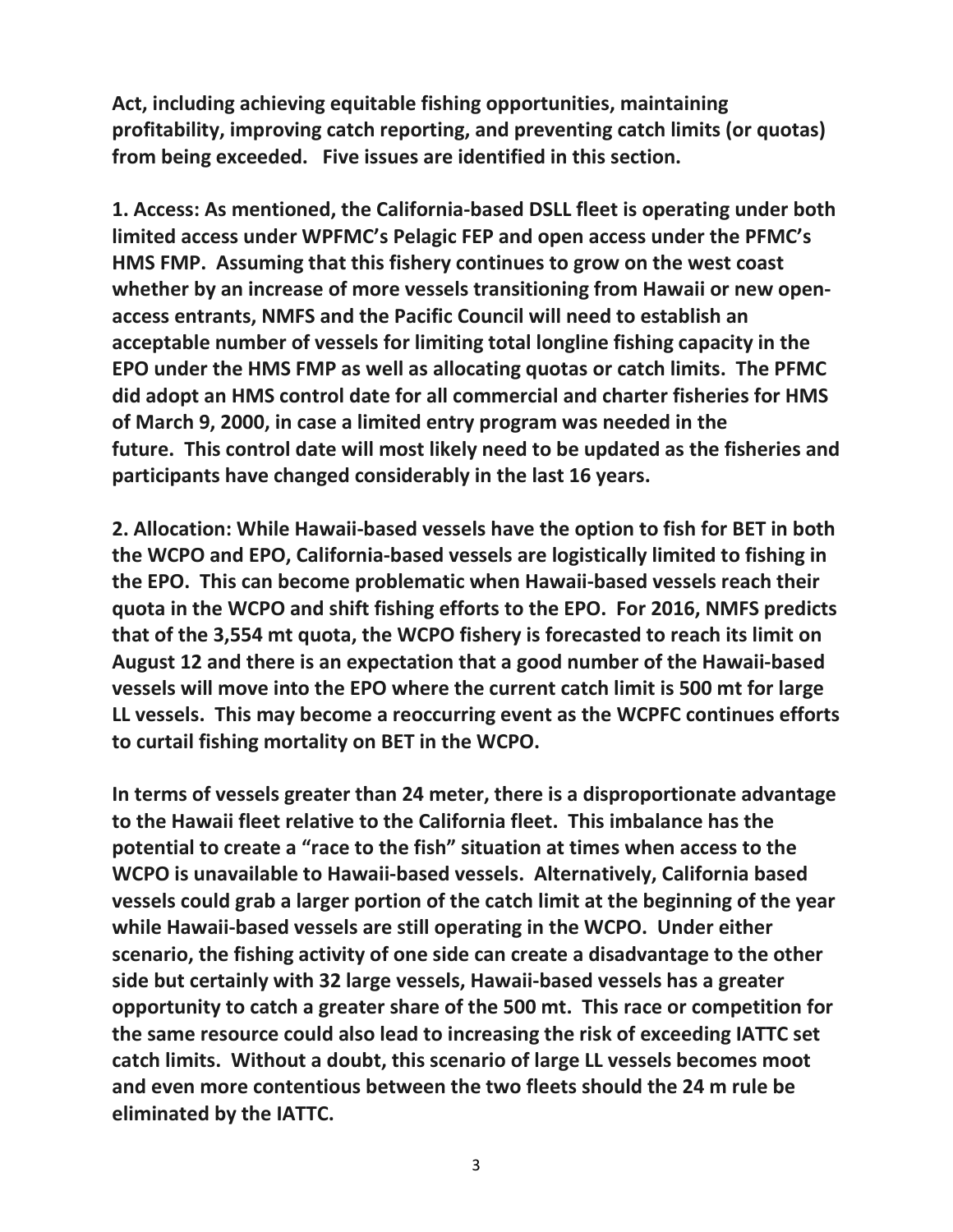**3. Management: While two NMFS offices and two fishery management councils are involved with the EPO BET fishery and working under the same regional fishery management organization, the management entities are essentially involved in the same fishery. This raises the question regarding whether NMFS management processes such as staff resources, observer placement, and data reporting are excessively redundant and inefficient. The issue of whether this fishery could be managed more efficiently under single management is legitimate.**

**4. Monitoring: For years 2013-2015, the U.S. has closed the BET fishery in the EPO to large DSLL vessels due to the catch limit being reached. However, after the data were finalized for those years, it was shown that the U.S. exceeded its 500 mt catch limit by: 97 mt in 2013, 8 mt in 2014, and 50 mt in 2015. While it can argued that there is great difficulty in being able to close the fishery just below or at such a small limit and that the overages are small compared to the total of BET landed by both purse seiners and small longliners, the exceedance still triggers a compliance issue for the U.S. and has the potential to influence U.S. negotiation strategies at annual IATTC meetings. The issue then becomes whether monitoring could be conducted on a more real-time basis so that vessels on the water know when the limit is within reach and the agency can close the fishery to large longline vessels prior to reaching the limit.**

**5. ESA Coverage: The two different BiOps authorizing the BET fishery provide different ITS coverage with the PIRO ITS providing broader coverage but spanning the same four species of sea turtles addressed in the WCR BiOp. This raises the question of whether two BiOps are an appropriate way to track and manage listed species interactions especially in cases where the two fleets may interact with the same listed species (e.g., leatherback sea turtles). Also, should a California-based vessel not in the HLLP program have a rare-event interaction of a listed species not covered in the WCR's BiOp's ITS, does the interaction place the vessels in a competitive disadvantage to its HLLP counterpart? Further, the question arises as to whether the non-discretionary terms and conditions (T&Cs) in both BiOps are consistent with one another or whether one fleet may be placed at a disadvantage over the other due to management under a different set of T & Cs?**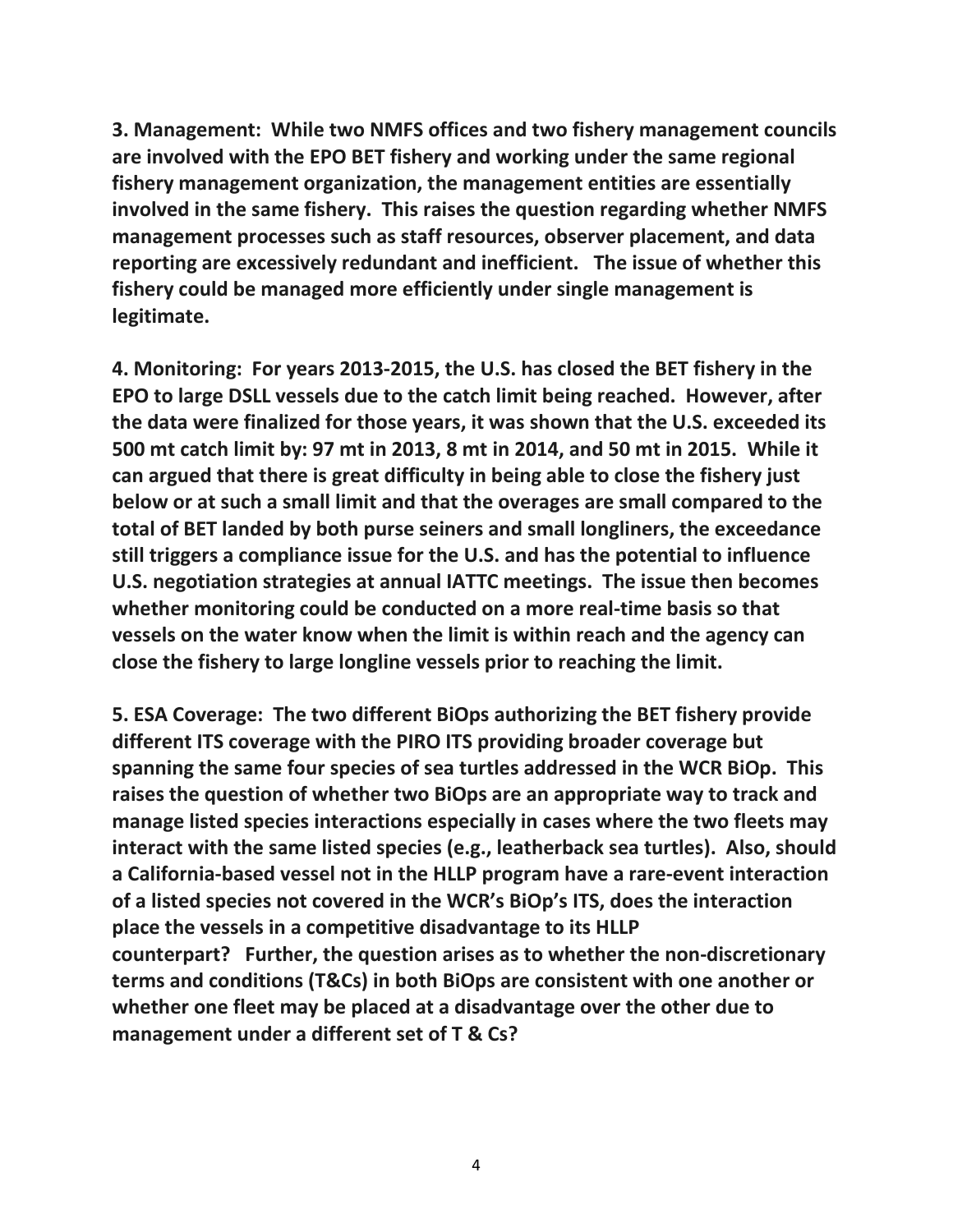**III. Potential Management Tools: The following range of alternative management measures are intended to serve as a potential starting points for developing an appropriate and equitable management strategy for the EPO BET fishery. Alternatives under each topic should not be considered mutually exclusive.**

# **1. Access:**

**Limited Entry Permit System**

- **Use the HLLP program and augment to account for new West Coast entrants**
- **Create a new limited entry program under the HMS FMP (will require establishing a control date)**

# **Number of New West Coast Entrants**

- **Cap the number of LL harvesters in the EPO to 164 and shared between Hawaii and the West Coast; address inactive/latent permits**
- **Develop tiered approach starting with a specific limit (e.g., 20 boats) and then allow another limited number of boats at a later date once the stock statue of BET in the NEPO is determined**
- **Develop permit program that also include a shallow-set longline component to account for all potential west coast based longliners**

## **Control date**

• **Establish new control date for the west coast-based LL fish**

**Qualifying Vessels**

- **current DSLL vessels currently fishing HMS out of both HI and the WC**
- **DSLL vessels only fishing out of the WC**
- **DSLL vessels only fishing out of the WC and active drift gillnet vessels that decide to switch**

# **1. Allocation:**

**Quota shares**

- **Establish an individual BET quota (IBQ) system that provides a quota share or percentage (based upon a designed quota share formula and relevant vessel history) and annual quota allocation or amount (mt) to each permitted vessel. May require single permit system.**
- **Establish area or regional quotas to each Council that are available to vessels declaring which region they intend to fish that year. The region**